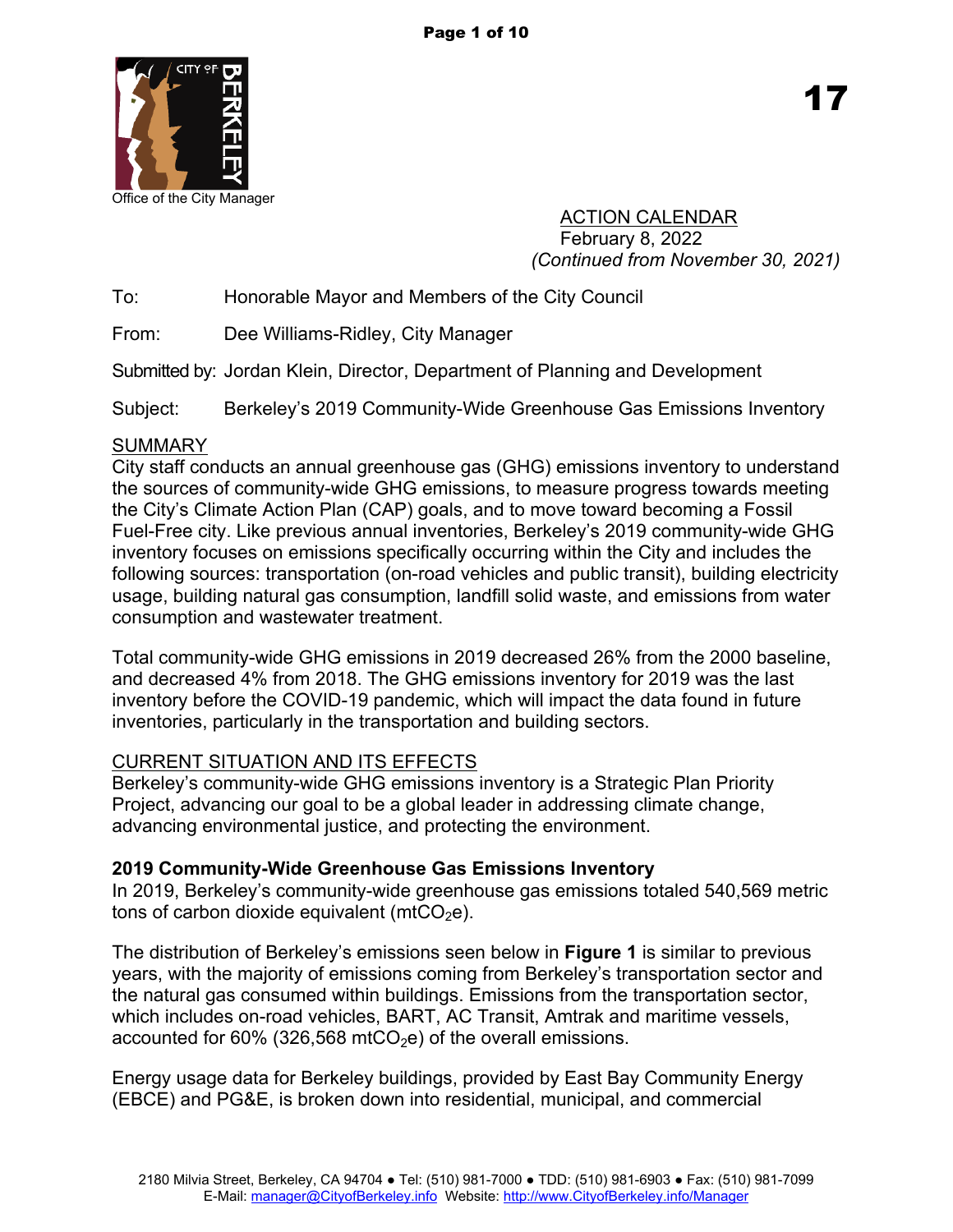(including industrial) buildings—for both electricity use and natural gas combustion. The built environment is the second largest source of emissions at  $36\%$  (196,819 mtCO<sub>2</sub>e). As the electricity grid becomes cleaner, the combustion of fossil fuels (i.e., natural gas) within Berkeley's buildings becomes the primary source of the building sector's emissions, accounting for 32% of Berkeley's overall greenhouse emissions.





2019 Greenhouse Gas Inventory

Emissions from Berkeley's municipal buildings account for 0.3% (1,442 mtCO<sub>2</sub>e) of the 2019 community-wide emissions. See **Attachment 1** for additional information on Berkeley's municipal building energy efficiency and electrification projects.

The remaining 4% (17,182 mtCO<sub>2</sub>e) of Berkeley's community-wide emissions come from landfill solid waste, water consumption, and waste water treatment.

# **Current Community-Wide Sector-Based GHG Emission Trends**

The most current community emissions from 2019 are compared to the Climate Action Plan (CAP) baseline year of 2000, to identify reductions achieved thus far. A historic summary of Berkeley's annual emissions inventories from 2000 to 2019 is provided in **Figure 2**. Please note that due to data access issues, building energy use data for 2015 and 2016 was developed with assumptions and is represented with shaded coloring. No inventory was calculated for 2017, so that year of data is omitted.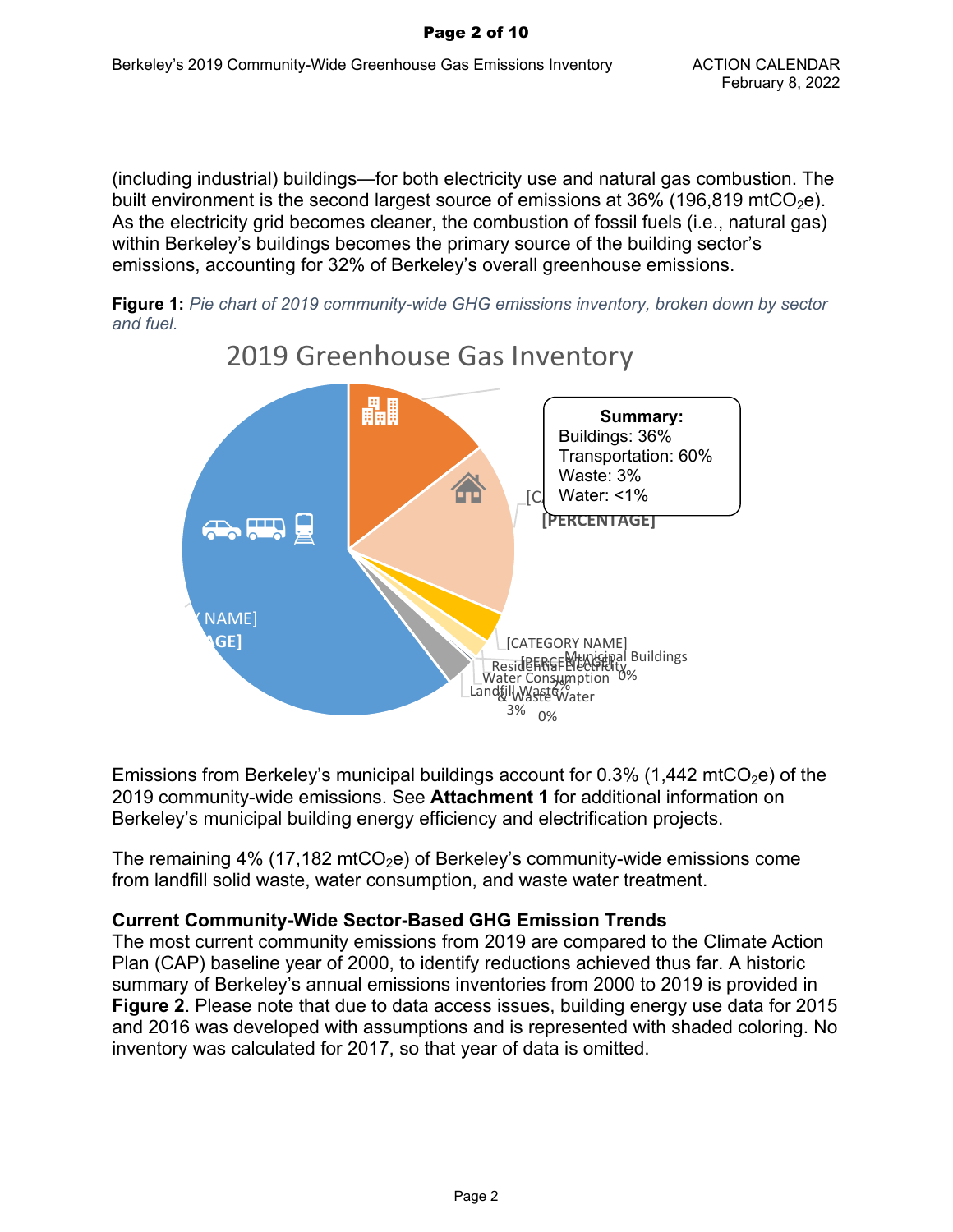#### Page 3 of 10





Community-wide emissions in 2019 decreased 26% from the 2000 baseline and decreased 4% from 2018. Berkeley has moved beyond its initial emissions reduction goal, 80% GHG emissions reduction by 2050, established by the CAP. On May 11, 2021, Berkeley City Council committed to become zero net emissions by 2045 or sooner<sup>1</sup> , requiring an additional 74% reduction of GHG emissions over the next 24 years.

## **Buildings**

Overall greenhouse gas emissions from Berkeley's building sector decreased by 3% from 2018 to 2019, placing our current building sector emissions 45% below our 2000 baseline. Total community-wide electricity usage decreased 4% while total communitywide natural gas usage increased by 1% from 2018 to 2019.

Impacts to Berkeley's Building sector emissions:

 PG&E Electricity Emission Factor *-* While the majority of the community-wide electricity is provided by EBCE, 7% was provided by PG&E in 2019. PG&E's default electricity product for 2019 was initially calculated to be nearly emissionsfree through a new calculation methodology, but is currently being re-evaluated

<sup>1</sup>Commit to Race to Zero Council Report and Resolution, May 11, 2021: https://www.cityofberkeley.info/Clerk/City\_Council/2021/05\_May/Documents/2021-05-

<sup>11</sup>\_Item\_19\_Commit\_to\_C40\_Race\_to\_Zero\_Campaign.aspx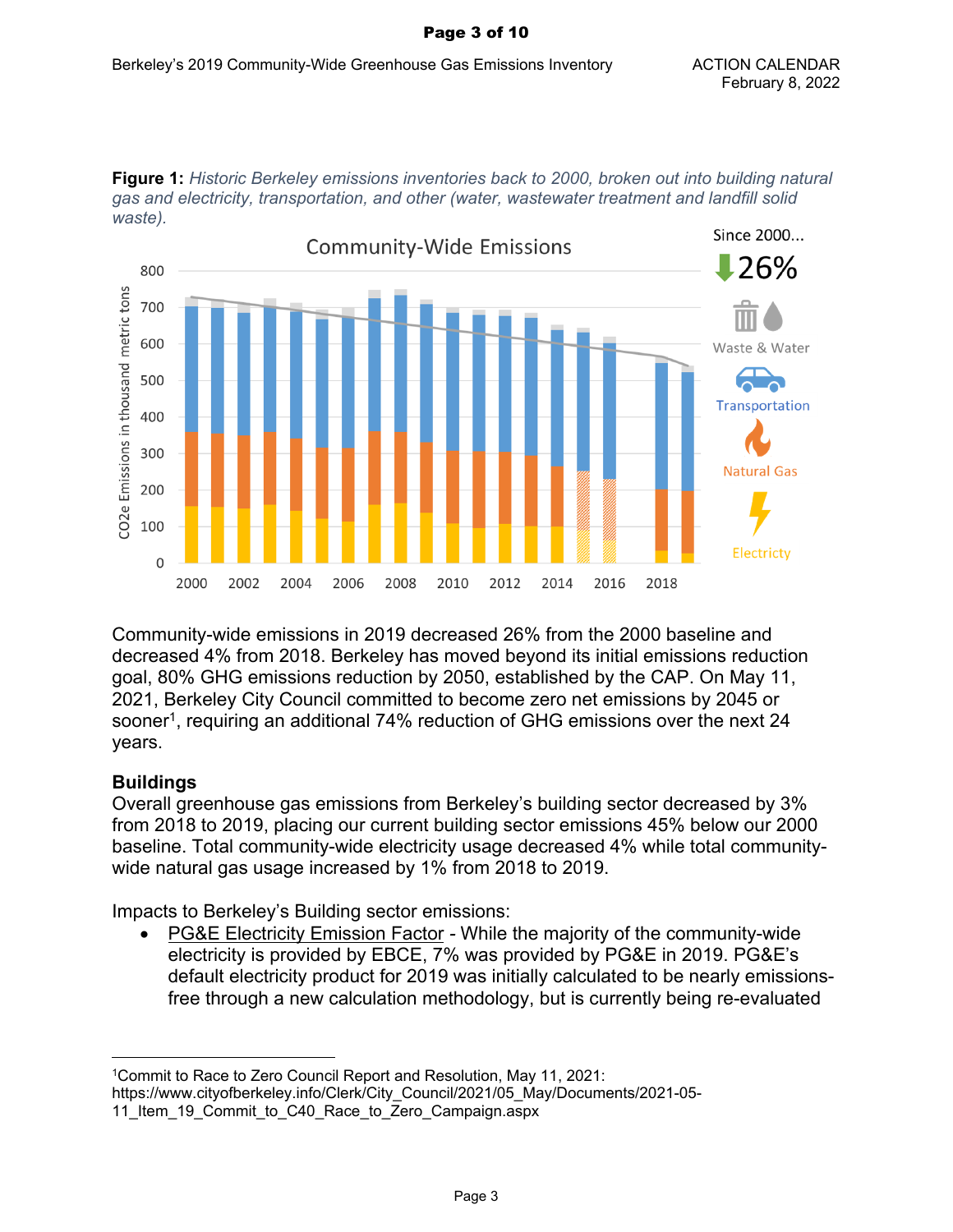by the Climate Registry<sup>2</sup>. Until the 2019 emission factor is published, the Climate Registry has specified that PG&E's 2018 emission factor should be used for 2019 calculations.

- Continual Roll-out of East Bay Community Energy In 2018, 31% of our community-wide electricity usage was provided by EBCE, with 1% of that usage provided by one of EBCE's emissions-free products, Renewable 100 and Brilliant 100. The automatic roll-out, switching both residential and commercial accounts from electricity purchased through PG&E to EBCE, continued into 2019. Due to this rollout, electricity provided by EBCE increased to 93% of community-wide electricity usage for 2019 and the usage provided by one of EBCE's emissions free products increased to 3%.
- EBCE Bright Choice Electricity Emission Factor The emission factor for EBCE's default electricity product, Bright Choice, increased by 34% in 2019. The Bright Choice product accounts for 90% of our 2019 community-wide electricity consumption. Even with the emission factor increasing from 2018 to 2019 it still remains significantly lower than PG&E's emission factor for 2018. The increase is related to the changing procurement costs and loss of nuclear allocation in the 2019 electricity mix. EBCE is committed to providing 100% emission-free Bright Choice by 2030. Additionally, during 2022, all Berkeley Customers will be automatically opted-up into EBCE's Renewable 100<sup>3</sup>.

#### **Transportation**

A new data source and methodology was used to calculate community-wide emissions from the transportation sector. Using the new methodology, total community-wide transportation emissions decreased 5% from 2018 to 2019 due in part to more sustainable modes of commuting.

The City has historically used the Bay Area's Metropolitan Transportation Commission (MTC), Travel Model One, to calculate emissions for the transportation sector. Travel Model One is based on a simulation model of typical weekday travel, created to assist in regional planning activities. The model's projections use historic data, and estimate total vehicle miles on 5-year increments. As a result, using this model makes it difficult to track the impact of new transportation policies, yearly changes to commuting patterns, or impacts from events like the COVID-19 pandemic.

29\_Item\_24\_Adopt\_a\_Resolution\_to\_Upgrade\_Residential.aspx

 $^2$  Emission factors for both PG&E and EBCE electricity are verified by a third-party and publicly reported through the Climate Registry: [https://www.theclimateregistry.org/our-members/cris-public-reports/](https://www.theclimateregistry.org/our-members/cris-public-reports/%20)

 $\rm ^3$  Energy Commission Report to Council: Adopt a Resolution to Upgrade Residential and Commercial Customers to East Bay Community Energy (EBCE) Renewable 100 Plan, June 29, 2021: https://www.cityofberkeley.info/Clerk/City\_Council/2021/06\_June/Documents/2021-06-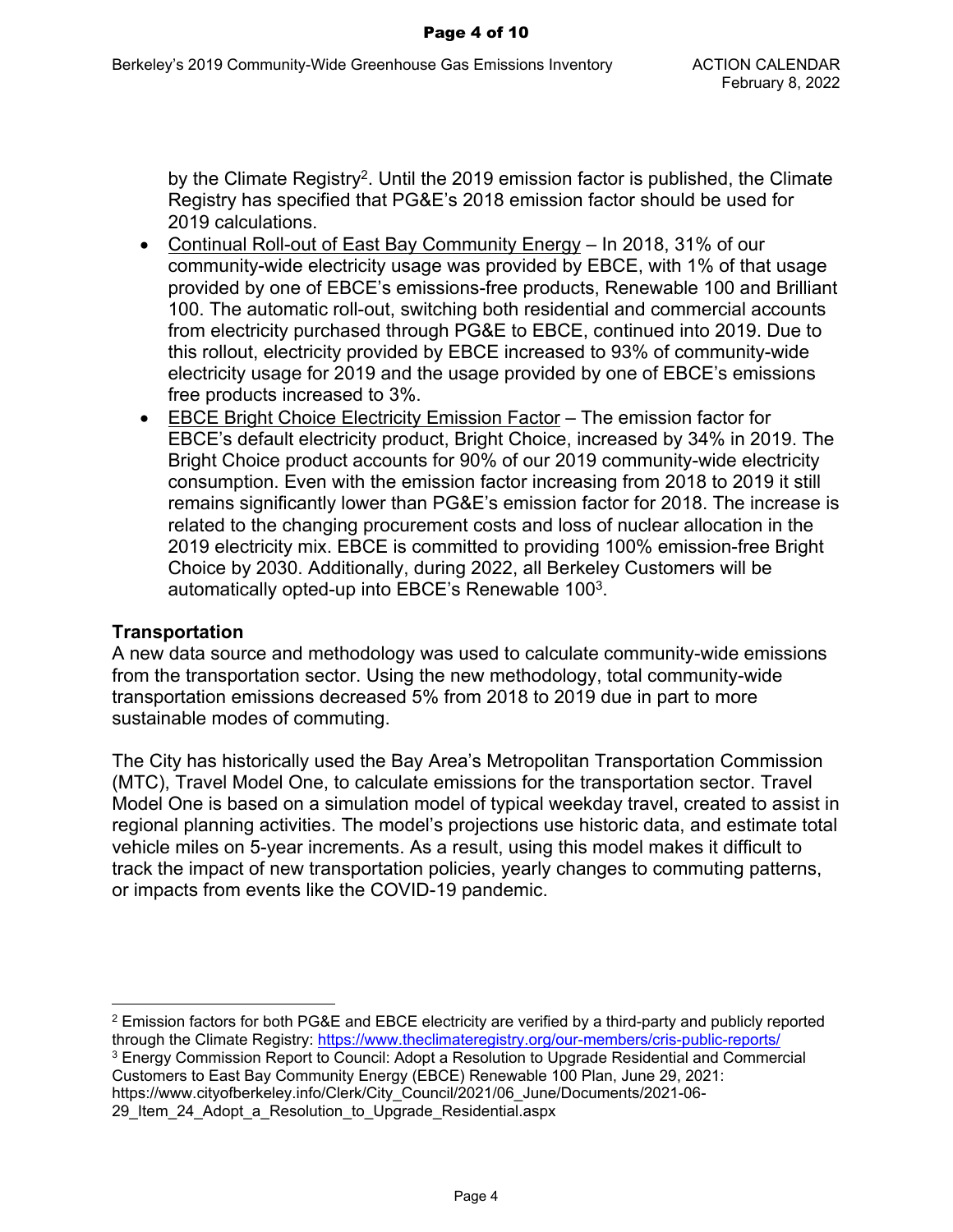#### Page 5 of 10

In December 2018, Google launched the Environmental Insights Explorer (EIE). Google EIE is a free tool that helps cities measure emissions from both building energy usage and on-road transportation. Google EIE estimates vehicle miles based on aggregated and anonymized location history data<sup>4</sup>. Since the data is based on continuous observation, Google EIE data is a more accurate indicator of year-to-year changes to local transportation activity and the commuting impacts from COVID-19.

In addition to providing vehicle miles, Google EIE data provides the share of miles traveled through sustainable modes of transportation (see **Figure 3**). The total number of miles traveled through sustainable modes of transportation, which includes public transit, cycling, and walking, increased by 13% from 2018 to 2019, with the majority of these miles being taken on BART and/or on foot (see **Figure 4**). During that same time period, the total number of miles driven by people in automotive vehicles decreased by 4%. This is the first year Berkeley has been able to track these modes at this level of detail.

Impacts to Berkeley's Transportation sector emissions:

 Switching from MTC to Google EIE model - 2018 is the first available year for Google's EIE data and Berkeley's 2018 emissions inventory was updated with the new methodology. Inventories prior to 2018 will remain on the MTC modeled transportation emissions. Switching to the Google EIE data has slightly increased the transportation sector emissions for both 2018 and 2019. The 2018

transportation sector emissions calculated with Google EIE data was 7% higher than the MTC modeled emissions, and the 2019 transportation emissions with Google EIE data was only 2% higher than the MTC modeled emissions.

 Using National Defaults – The 2019 transportation emissions were calculated using total vehicle miles traveled from Google EIE and national default values for determining vehicle categories and their average fuel economy. Over the next year, staff will work to develop and vet a

#### **Figure 2:** *Total miles traveled via automotive and sustainable modes of transportation.*



**Figure 3:** *Proportion of miles traveled on sustainable modes of transportation by type for 2019.*

2019 Sustainable Modes



<sup>4</sup> [Technical Review of Google Environmental Insights Explorer](https://www.gstatic.com/environmental-insights-team/papers/Technical_Review_of_Google_Environmental_Insights_Explorer_Data_for_Local_Greenhouse_Gas_Inventories_ICLEI-USA_August_2019.pdf)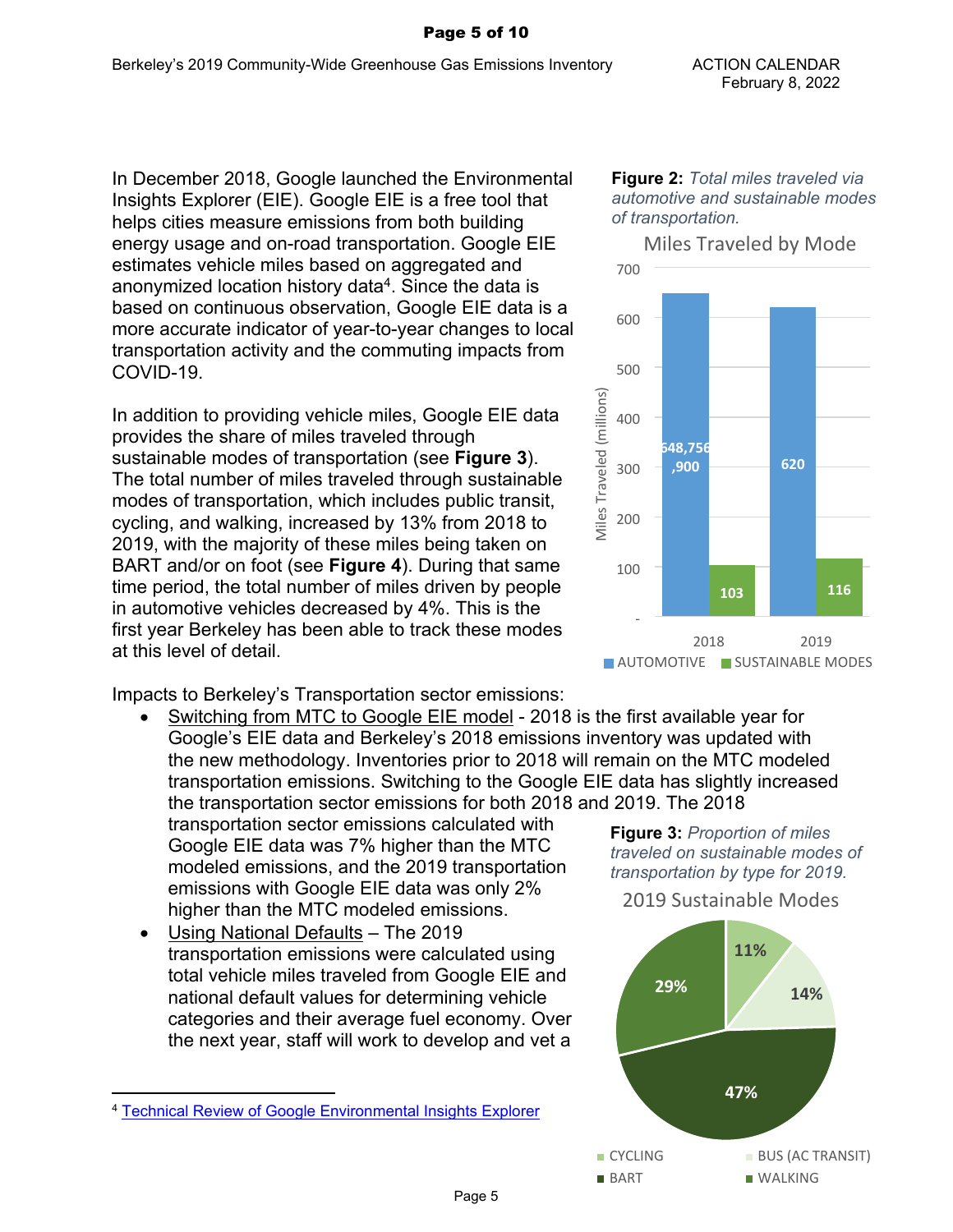new methodology to replace the national defaults with local values.

## **Landfill Solid Waste**

Total community-wide landfill solid waste and overall emissions from the waste sector decreased by 3.6% in 2019 compared to 2018, placing our current waste sector emissions 35% below our 2000 baseline.

# **Additional Context**

- Race to Zero The Race to Zero is global campaign run by the COP26 Presidency and High-Level Climate Champions to rally non-state entities, including companies, cities and regions, to take immediate action to halve global emissions by 2030 and be net zero emissions by 2050. The City of Berkeley joined<sup>5</sup> the Race to Zero initiative on May 11, 2021, committing to reach net zero emissions by 2045 and to set an interim 2030 target consistent with a fair share of 50% global emission reductions.
- Consumption-Based GHG Emissions Inventory Although the more traditional emission inventory that Berkeley uses—known as a "production-based" or "sector-based" inventory—lays a foundation for key climate policy and program planning, taking a look at the emissions beyond Berkeley's borders is necessary to address the climate crisis as a regional or global issue. Consumption-based inventories consider the entire life cycle of a specific product to calculate its GHG emissions. Included are goods and services such as air travel (even if, as for Berkeley, the airport is located outside of a jurisdictional boundary), food, appliances, and construction of buildings. An inventory of all Alameda County cities was created by the CoolClimate Network in 2018<sup>6</sup> and was reported in Berkeley's Community-wide Greenhouse Gas Emissions Inventory that year. Capturing this data accurately has been proven very complex and there is currently no standardized methodology to account and report across cities.
- Embodied Carbon Embodied carbon is the carbon dioxide equivalent (CO<sub>2</sub>e) emissions associated with the materials and construction process for buildings or infrastructure. Only operational carbon, from building energy consumption, is captured through Berkeley's building sector emissions and emissions related to a building's embodied carbon are not included in Berkeley's annual emissions inventory.
- Interest in Regional/State inventories There is increasing interest in transitioning annual local greenhouse gas inventories to a regional or state entity, such as the California Air Resources Board (CARB). These inventories would continue to provide sector-based emissions at the city-level jurisdictional

<sup>5</sup> Commit to Race to Zero Council Report and Resolution, May 11, 2021:

https://www.cityofberkeley.info/Clerk/City\_Council/2021/05\_May/Documents/2021-05-

<sup>11</sup> Item 19 Commit to C40 Race to Zero Campaign.aspx

<sup>6</sup> Bay Area Air Quality Management District, Consumption-Based GHG Emissions Inventory:

[https://www.baaqmd.gov/about-air-quality/research-and-data/emission-inventory/consumption-based-ghg-emissions](https://www.baaqmd.gov/about-air-quality/research-and-data/emission-inventory/consumption-based-ghg-emissions-inventory)[inventory](https://www.baaqmd.gov/about-air-quality/research-and-data/emission-inventory/consumption-based-ghg-emissions-inventory)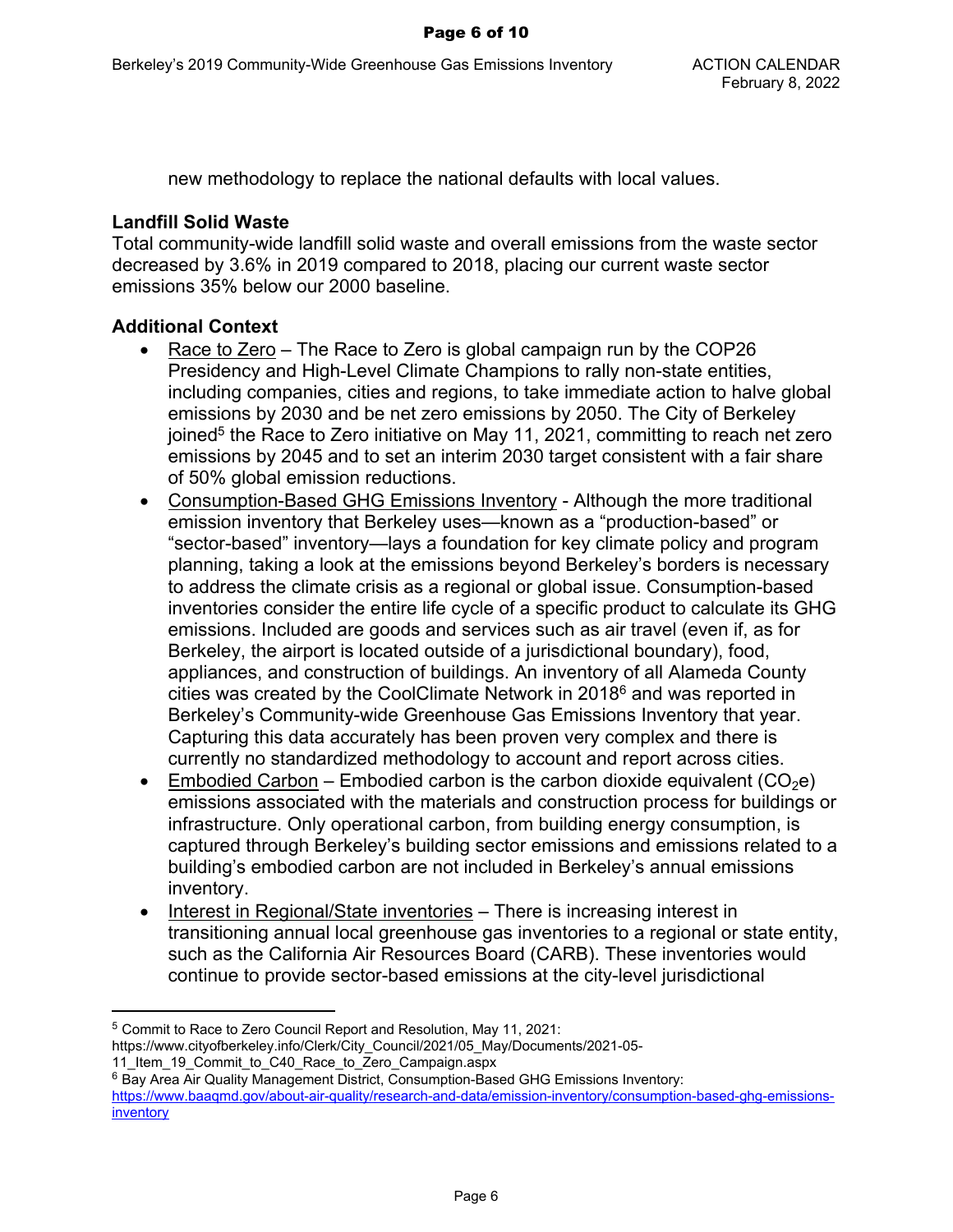boundary but the data collection, processing, and reporting would be completed by a regional or state entity. These groups have better access to the data needed for this work and it would increase standardization of the varying inventory methodologies across local jurisdictions, allowing for meaningful crossjurisdictional comparisons.

Staff will continue to work with regional and other partners, such as StopWaste, the Local Government Commission, and the Urban Sustainability Director's Network, to monitor advances in greenhouse inventory models, tools, and frameworks that would improve Berkeley's understanding and efforts to capture community-wide emissions.

### BACKGROUND

Since Berkeley's adoption of its historic Climate Action Plan in 2009, city staff has conducted an annual GHG emissions inventory in order to understand the sources of community-wide GHG emissions, and the impacts of local, regional, and larger efforts to reduce emissions. Data is gathered from regional entities on sector-specific activities, and is then converted to metric tons of carbon dioxide equivalent (mtCO<sub>2</sub>e). The inventory utilizes the best available data and follows the Global Covenant of Mayors for Climate & Energy protocol which allows the City to report consistently to the community and to other agencies.

Although this inventory does not include UC Berkeley and The Berkeley Lab, as they are outside the City's jurisdiction, they continue to be valued partners in efforts working to improve Berkeley's shared community emissions and combat climate change.

#### ENVIRONMENTAL SUSTAINABILITY AND CLIMATE IMPACTS

Berkeley's community-wide annual greenhouse gas inventory allows the city to measure and track its progress for implementing Berkeley's Climate Action Plan and reaching zero net emissions by 2045.

## POSSIBLE FUTURE ACTION

The Race to Zero initiative requires Cities to establish an interim science-based 2030 target that is consistent with a fair share of 50% global emission reductions. Staff is working with ICLEI, a global network of local governments, to create the required science-based 2030 target. Accompanying the 2019 GHG inventory report, staff will bring the 2030 emission reduction target to Council for consideration.

#### FISCAL IMPACTS OF POSSIBLE FUTURE ACTION

There are no direct fiscal impacts to establishing the science-based 2030 target.

#### CONTACT PERSON

Billi Romain, Manager, Office of Energy & Sustainable Development – Planning Department, (510) 981-9732

Attachments: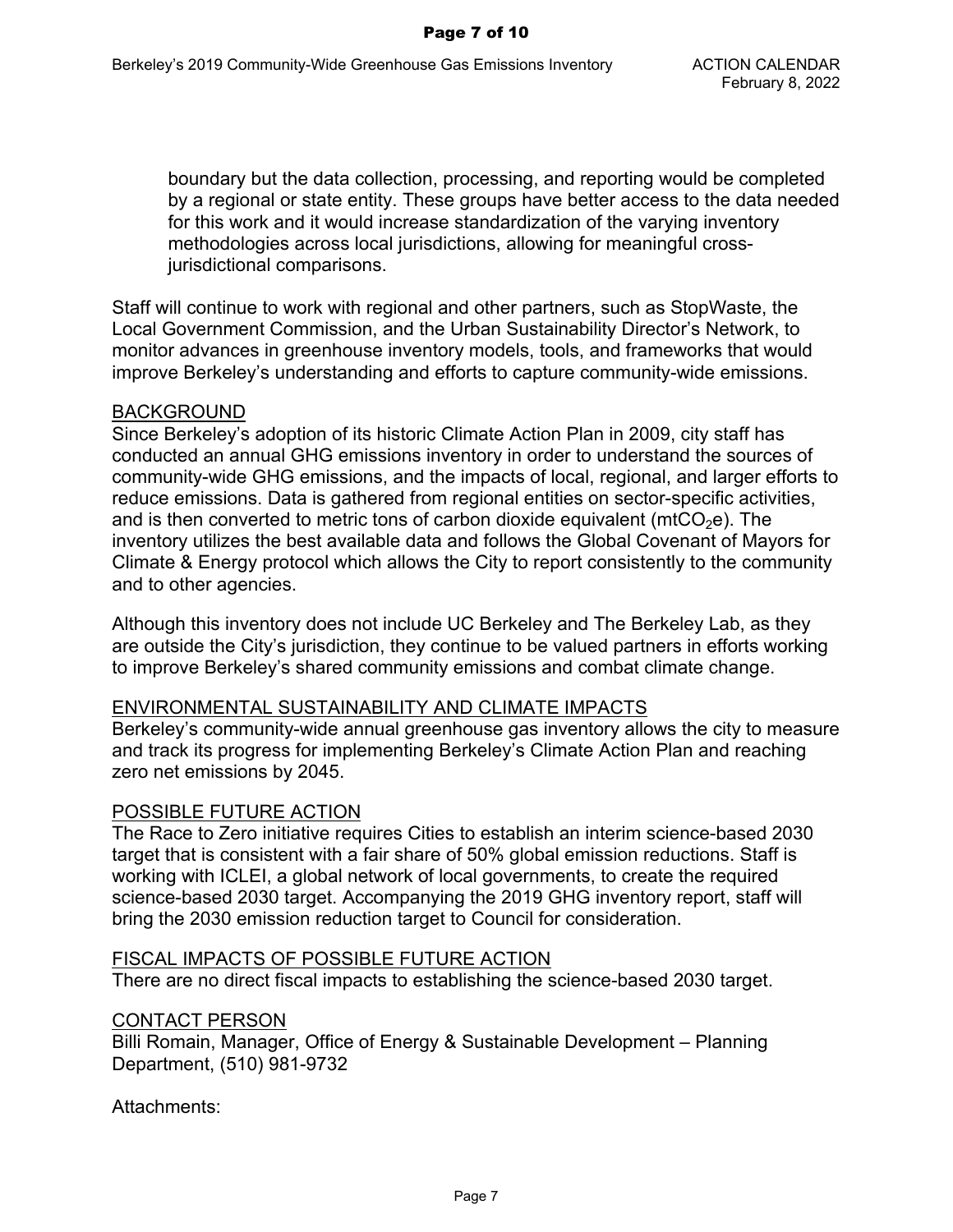### Page 8 of 10

Berkeley's 2019 Community-Wide Greenhouse Gas Emissions Inventory **ACTION CALENDAR** 

1: Municipal Facilities Emissions Savings Upgrades (2019)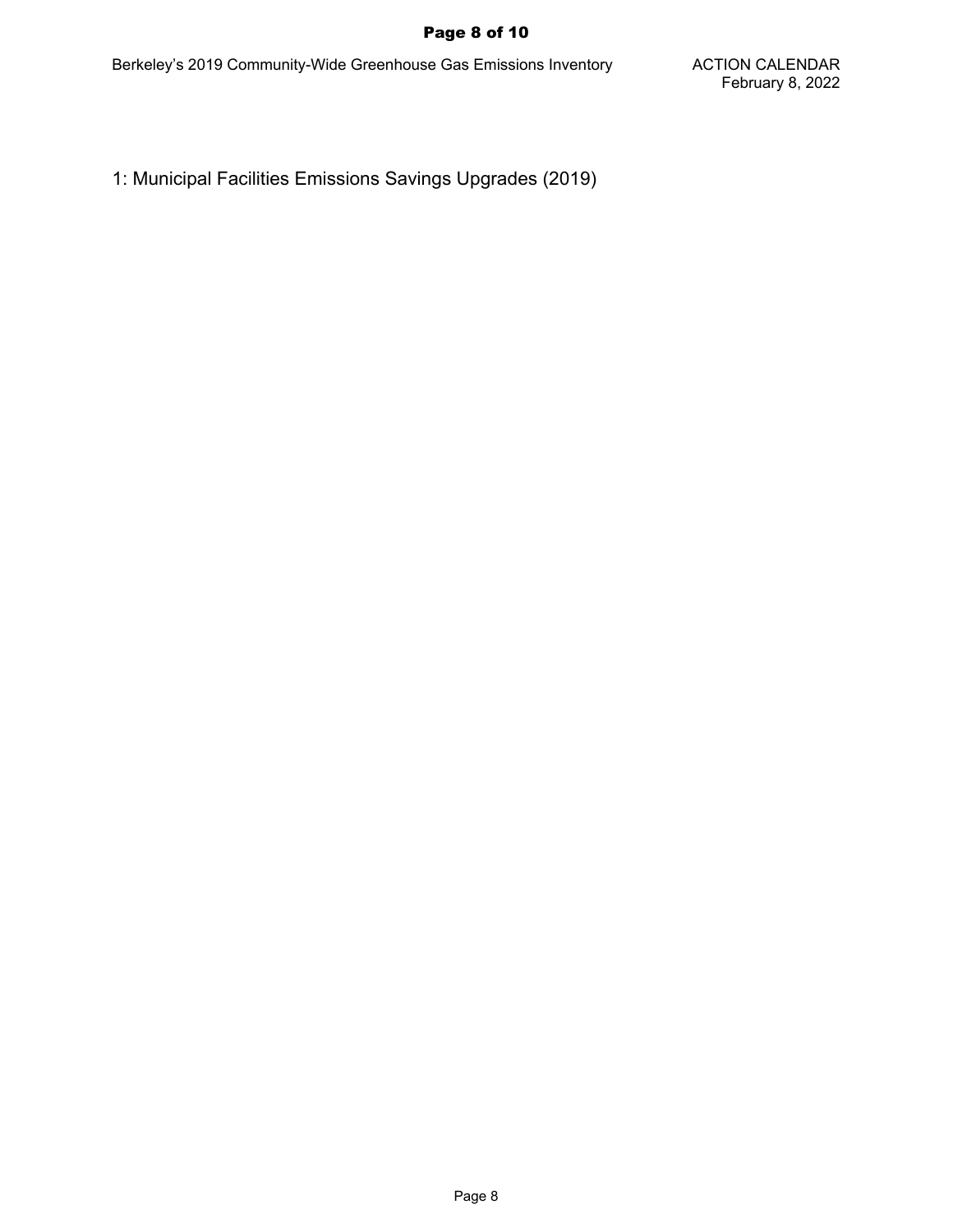# **Attachment 1: Municipal Facilities Emissions Savings Upgrades (2019)**

The City continues to make improvements to its municipal facilities to increase energy efficiency, lower energy costs, reduce greenhouse gas (GHG) emissions, and transition buildings toward being all-electric powered by clean electricity. Municipal buildings use emissions-free electricity from East Bay Community Energy (EBCE), purchasing the Brilliant 100 product in 2019 and the Renewable 100 product as of 2021.

Energy upgrades, including efficiency and electrification, were integrated into building renovations and capital improvement projects during 2019. Those projects and others funded through incentives and grants, are highlighted below:

# **Mental Health Adult Services Clinic, 2640 Martin Luther King Jr. Way**

Significant building renovation, with the intent of being an all-electric zero emissions building, was started in 2018. Older plumbing equipment was replaced with high efficiency products and inefficient natural gas systems were replaced with efficient electric heat pump technology. All of the natural gas end uses were eliminated and the gas meter was removed. Electric service was increased to accommodate new heating and cooling energy loads, and a solar electric system was installed that is intended to offset 100% of the electric energy used at this site. The building will have a formal case study done, as part of the Lawrence Berkeley National Labs grant, which also includes energy monitoring for several years.

## **Live Oak Recreation Center, 1301 Shattuck Avenue**

Renovations during 2019 included energy upgrades and partial electrification of the heating systems to remove gas wall furnaces in the recreation center. Gas heat remains in the theater portion of the building, which is leased to various entities. Water heating has been electrified and a new roof with insulation was installed to reduce summer solar heat gain and preserve winter heat provided by the heat pump. Large ceiling-mounted fans were installed in the gymnasium area to increase occupant comfort and save on cooling loads. A full cost and energy analysis will be done for 2020.

## **North Berkeley Senior Center, 1901 Hearst Avenue**

This Senior Center closed for renovations in 2019 and will be an all-electric building when completed by 2022. The gas boilers were replaced with high efficiency heat pumps and a solar PV system has been added to offset annual energy use. An EBCE grant of \$49,000 for Commercial Kitchen Electrification was awarded in 2021 for both North and South Berkeley Senior Centers. The grant provides funding to replace the gas range with a new six-burner electric induction cooktop. It will also replace the original kitchen steam table, which used natural gas-heated hot water and electric resistance heaters to keep food warm, with a new dry well induction food warming table, thereby reducing electric load and eliminating this need for hot water, saving both gas and water costs.